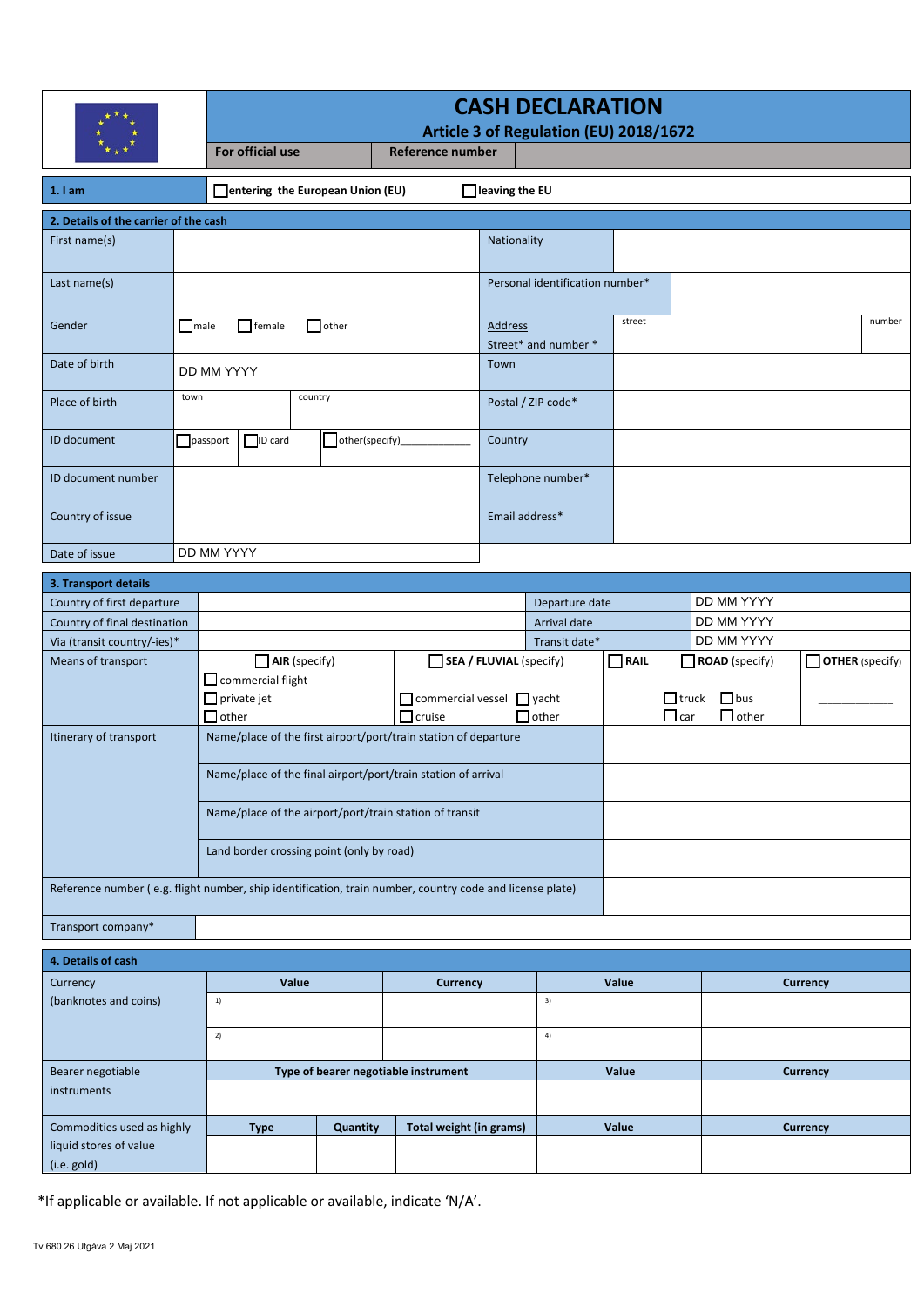|                                                                                             |                                                                                          |                                                                                  |                                                                                       | 5. Economic provenance and intended use of the cash (more than one option is possible in each Subsection 5.A and 5.B) |                                                                                           |               |                               |                                                     |  |  |
|---------------------------------------------------------------------------------------------|------------------------------------------------------------------------------------------|----------------------------------------------------------------------------------|---------------------------------------------------------------------------------------|-----------------------------------------------------------------------------------------------------------------------|-------------------------------------------------------------------------------------------|---------------|-------------------------------|-----------------------------------------------------|--|--|
| <b>5.A. Economic provenance</b> (This Subsection is filled in when there is only one        |                                                                                          |                                                                                  |                                                                                       | 5.B. Intended use (This Subsection is filled in when there is only one intended                                       |                                                                                           |               |                               |                                                     |  |  |
| owner. If there is more than one owner, the information must be filled in using             |                                                                                          | recipient. If there is more than one intended recipient, the information must be |                                                                                       |                                                                                                                       |                                                                                           |               |                               |                                                     |  |  |
| additional sheets. In this case, tick 'other' and specify 'additional sheets')              |                                                                                          |                                                                                  | filled in using additional sheets. In this case, tick 'other' and specify 'additional |                                                                                                                       |                                                                                           |               |                               |                                                     |  |  |
|                                                                                             |                                                                                          |                                                                                  |                                                                                       | sheets')                                                                                                              |                                                                                           |               |                               |                                                     |  |  |
| $\Box$ Labour profits (income, retirement, income from entrepreneurship etc.)               |                                                                                          |                                                                                  |                                                                                       | Labour expenses (salary payments, investment business etc.)                                                           |                                                                                           |               |                               |                                                     |  |  |
| $\Box$ Capital profits (dividends, investment profits, interest, insurance etc.)            | Capital investment (deposits to bank account, insurance payments etc.)                   |                                                                                  |                                                                                       |                                                                                                                       |                                                                                           |               |                               |                                                     |  |  |
| $\Box$ Sale of real estate property                                                         | $\Box$ Funds for purchasing real estate                                                  |                                                                                  |                                                                                       |                                                                                                                       |                                                                                           |               |                               |                                                     |  |  |
| $\Box$ Sale of moveable property                                                            |                                                                                          |                                                                                  |                                                                                       | $\Box$ Funds for purchasing moveable property                                                                         |                                                                                           |               |                               |                                                     |  |  |
| $\Box$ Loan granted by a natural person                                                     | $\Box$ Repayment of loan granted by a natural person                                     |                                                                                  |                                                                                       |                                                                                                                       |                                                                                           |               |                               |                                                     |  |  |
| $\Box$ Loan granted by a legal entity (credit institution, bank or company)                 | $\Box$ Repayment of loan granted by a legal entity (credit institution, bank or company) |                                                                                  |                                                                                       |                                                                                                                       |                                                                                           |               |                               |                                                     |  |  |
| $\Box$ Lottery / gambling<br>Gift / donation                                                |                                                                                          |                                                                                  |                                                                                       | $\Box$ Lottery / gambling<br>$\Box$ Charity                                                                           |                                                                                           |               |                               |                                                     |  |  |
| $\Box$ Inheritance                                                                          |                                                                                          |                                                                                  |                                                                                       |                                                                                                                       |                                                                                           |               |                               |                                                     |  |  |
| $\Box$ Other (specify)                                                                      | $\Box$ Vacation / recreation                                                             | Cash to shipmaster/ board cash                                                   |                                                                                       |                                                                                                                       |                                                                                           |               |                               |                                                     |  |  |
|                                                                                             | Transfer of cash by professional cash couriers (currency exchange companies)             |                                                                                  |                                                                                       |                                                                                                                       |                                                                                           |               |                               |                                                     |  |  |
|                                                                                             | $\Box$ Transfer of cash by professional cash couriers (other)                            |                                                                                  |                                                                                       |                                                                                                                       |                                                                                           |               |                               |                                                     |  |  |
|                                                                                             |                                                                                          |                                                                                  |                                                                                       |                                                                                                                       |                                                                                           |               |                               |                                                     |  |  |
|                                                                                             |                                                                                          |                                                                                  |                                                                                       |                                                                                                                       |                                                                                           |               |                               |                                                     |  |  |
| 6. Owner of the cash: Are you the sole owner of the cash?                                   |                                                                                          |                                                                                  |                                                                                       | 7. Intended recipient of the cash: Are you the sole intended recipient of the cash?                                   |                                                                                           |               |                               |                                                     |  |  |
| Yes, I am the sole owner                                                                    |                                                                                          | $\rightarrow$ Go to Section 7                                                    |                                                                                       | $\Box$ Yes, I am the sole intended recipient for all cash                                                             |                                                                                           |               | $\rightarrow$ Go to Section 8 |                                                     |  |  |
| $\rightarrow$ Fill in Subsection 6.A<br>$\Box$ No, the sole owner is another natural person |                                                                                          |                                                                                  |                                                                                       |                                                                                                                       | $\rightarrow$ Go to Section 8<br>$\Box$ No, the sole intended recipient is the sole owner |               |                               |                                                     |  |  |
| $\rightarrow$ Fill in Subsection 6.B<br>$\Box$ No, the sole owner is a legal person         |                                                                                          |                                                                                  |                                                                                       | $\Box$ No, the sole intended recipient is another natural<br>person                                                   |                                                                                           |               |                               | $\rightarrow$ Fill in Subsection 7.A                |  |  |
| No, there is more than one owner                                                            |                                                                                          |                                                                                  | $\rightarrow$ Fill in the total number of                                             | No, the sole intended recipient is a legal person                                                                     |                                                                                           |               |                               | $\rightarrow$ Fill in Subsection 7.B                |  |  |
|                                                                                             |                                                                                          | owners below and use<br>additional sheets to fill in                             |                                                                                       | $\Box$ No, there is more than one intended recipient                                                                  |                                                                                           |               |                               | $\rightarrow$ Fill in the total number              |  |  |
|                                                                                             |                                                                                          |                                                                                  | their details. Go to Section                                                          |                                                                                                                       |                                                                                           |               |                               | of intendent recipients                             |  |  |
|                                                                                             |                                                                                          | 7.                                                                               |                                                                                       |                                                                                                                       |                                                                                           |               |                               | below and use additional<br>sheets to fill in their |  |  |
|                                                                                             |                                                                                          |                                                                                  |                                                                                       |                                                                                                                       |                                                                                           |               |                               | details. Go to Section 8.                           |  |  |
|                                                                                             |                                                                                          |                                                                                  |                                                                                       |                                                                                                                       |                                                                                           |               |                               |                                                     |  |  |
|                                                                                             |                                                                                          |                                                                                  |                                                                                       |                                                                                                                       |                                                                                           |               |                               |                                                     |  |  |
| <b>Total number of owners:</b>                                                              | Total number of intended recipients:                                                     |                                                                                  |                                                                                       |                                                                                                                       |                                                                                           |               |                               |                                                     |  |  |
| 6.A. Sole owner is a natural person                                                         |                                                                                          |                                                                                  |                                                                                       | 7.A. Sole intended recipient is a natural person                                                                      |                                                                                           |               |                               |                                                     |  |  |
| First name(s)                                                                               |                                                                                          |                                                                                  |                                                                                       | First name(s)                                                                                                         |                                                                                           |               |                               |                                                     |  |  |
|                                                                                             |                                                                                          |                                                                                  |                                                                                       |                                                                                                                       |                                                                                           |               |                               |                                                     |  |  |
| Last name $(s)$                                                                             |                                                                                          |                                                                                  |                                                                                       | Last name(s)                                                                                                          |                                                                                           |               |                               |                                                     |  |  |
|                                                                                             |                                                                                          |                                                                                  |                                                                                       |                                                                                                                       |                                                                                           |               |                               |                                                     |  |  |
| Gender                                                                                      |                                                                                          |                                                                                  |                                                                                       |                                                                                                                       |                                                                                           |               |                               |                                                     |  |  |
|                                                                                             |                                                                                          |                                                                                  |                                                                                       |                                                                                                                       |                                                                                           |               |                               |                                                     |  |  |
|                                                                                             | $\Box$ male $\Box$ female                                                                | $\Box$ other                                                                     |                                                                                       | Gender                                                                                                                | $\Box$ male                                                                               | $\Box$ female | $\Box$ other                  |                                                     |  |  |
| Date of birth                                                                               | DD MM YYYY                                                                               |                                                                                  |                                                                                       | Date of birth                                                                                                         | DD MM YYYY                                                                                |               |                               |                                                     |  |  |
| Place of birth                                                                              | town                                                                                     | country                                                                          |                                                                                       | Place of birth                                                                                                        | town                                                                                      |               |                               | country                                             |  |  |
|                                                                                             |                                                                                          |                                                                                  |                                                                                       |                                                                                                                       |                                                                                           |               |                               |                                                     |  |  |
| ID document                                                                                 | $\Box$ passport                                                                          | $\Box$ ID card                                                                   | other(specify)                                                                        | ID document                                                                                                           | passport                                                                                  |               | $\Box$ ID card                | other(specify)                                      |  |  |
|                                                                                             |                                                                                          |                                                                                  |                                                                                       |                                                                                                                       |                                                                                           |               |                               |                                                     |  |  |
| ID document number                                                                          |                                                                                          |                                                                                  |                                                                                       | ID document number                                                                                                    |                                                                                           |               |                               |                                                     |  |  |
|                                                                                             |                                                                                          |                                                                                  |                                                                                       |                                                                                                                       |                                                                                           |               |                               |                                                     |  |  |
| Country of issue                                                                            |                                                                                          |                                                                                  |                                                                                       | Country of issue                                                                                                      |                                                                                           |               |                               |                                                     |  |  |
| Date of issue                                                                               | DD MM YYYY                                                                               |                                                                                  |                                                                                       | Date of issue                                                                                                         | DD MM YYYY                                                                                |               |                               |                                                     |  |  |
|                                                                                             |                                                                                          |                                                                                  |                                                                                       | Nationality                                                                                                           |                                                                                           |               |                               |                                                     |  |  |
| Nationality                                                                                 |                                                                                          |                                                                                  |                                                                                       |                                                                                                                       |                                                                                           |               |                               |                                                     |  |  |
|                                                                                             |                                                                                          |                                                                                  |                                                                                       |                                                                                                                       |                                                                                           |               |                               |                                                     |  |  |
| Personal identification number*                                                             |                                                                                          |                                                                                  |                                                                                       | Personal identification number*                                                                                       |                                                                                           |               |                               |                                                     |  |  |
|                                                                                             | street                                                                                   |                                                                                  | number                                                                                |                                                                                                                       | street                                                                                    |               |                               | number                                              |  |  |
| Address                                                                                     |                                                                                          |                                                                                  |                                                                                       | Address                                                                                                               |                                                                                           |               |                               |                                                     |  |  |
| Street* and number*                                                                         |                                                                                          |                                                                                  |                                                                                       | Street* and number*                                                                                                   |                                                                                           |               |                               |                                                     |  |  |
| Town                                                                                        |                                                                                          |                                                                                  |                                                                                       | Town                                                                                                                  |                                                                                           |               |                               |                                                     |  |  |
|                                                                                             |                                                                                          |                                                                                  |                                                                                       |                                                                                                                       |                                                                                           |               |                               |                                                     |  |  |
| Postal / ZIP code*                                                                          |                                                                                          |                                                                                  |                                                                                       | Postal / ZIP code*                                                                                                    |                                                                                           |               |                               |                                                     |  |  |
| Country                                                                                     |                                                                                          |                                                                                  |                                                                                       | Country                                                                                                               |                                                                                           |               |                               |                                                     |  |  |
|                                                                                             |                                                                                          |                                                                                  |                                                                                       |                                                                                                                       |                                                                                           |               |                               |                                                     |  |  |
| Telephone number*                                                                           |                                                                                          |                                                                                  |                                                                                       | Telephone number*                                                                                                     |                                                                                           |               |                               |                                                     |  |  |
| Email address*                                                                              |                                                                                          |                                                                                  |                                                                                       | Email address*                                                                                                        |                                                                                           |               |                               |                                                     |  |  |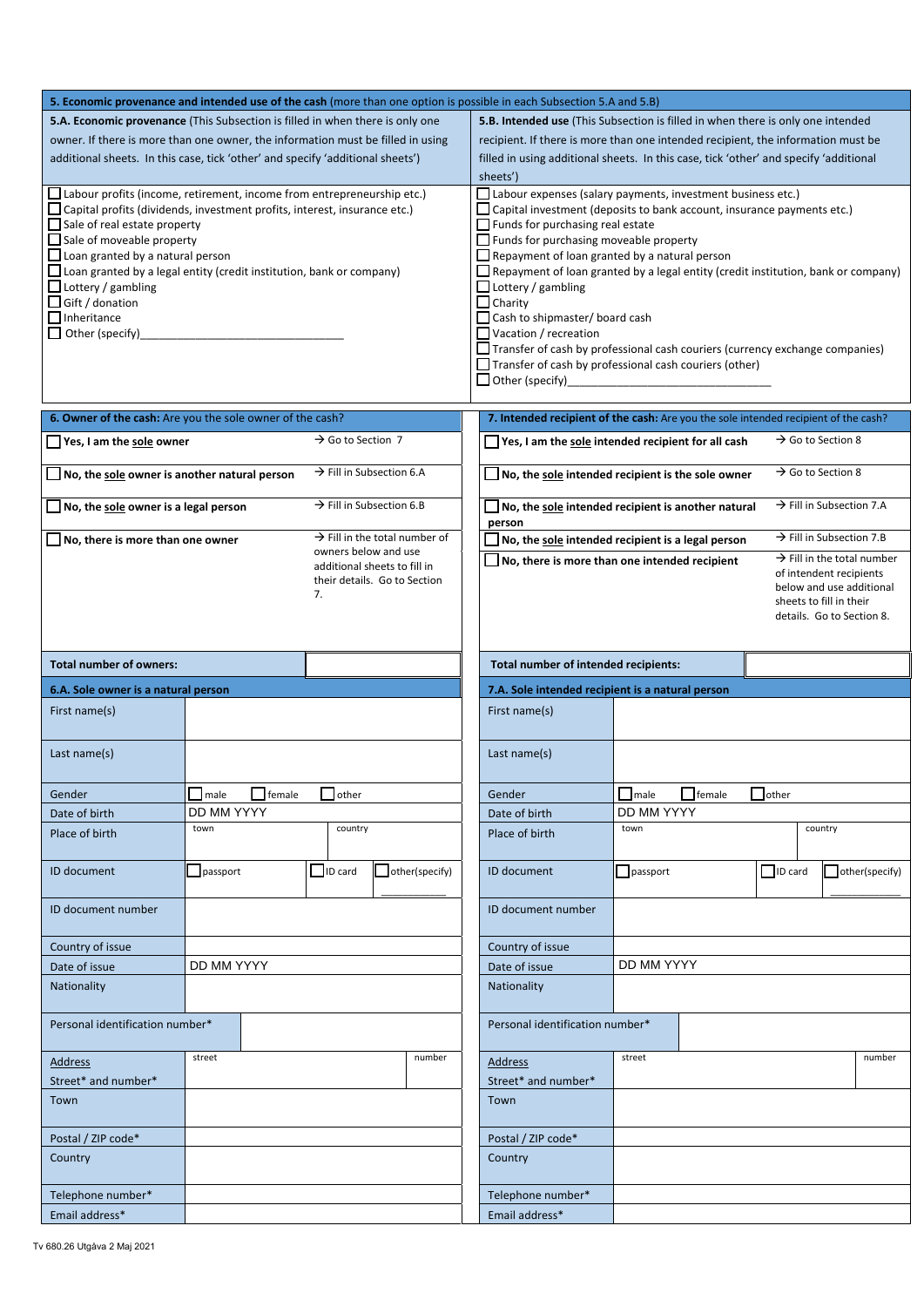| 6.B. Sole owner is a legal person      |        |        | 7.B. Sole intended recipient is a legal person |  |  |  |  |
|----------------------------------------|--------|--------|------------------------------------------------|--|--|--|--|
| Name                                   |        |        | Name                                           |  |  |  |  |
| Registration number                    |        |        | Registration number                            |  |  |  |  |
| Name of register                       |        |        | Name of register                               |  |  |  |  |
| <b>Registration country</b>            |        |        | <b>Registration country</b>                    |  |  |  |  |
| VAT identification number*             |        |        | VAT identification number*                     |  |  |  |  |
| <b>Economic Operators Registration</b> |        |        | <b>Economic Operators Registration</b>         |  |  |  |  |
| and Identification (EORI) number *     |        |        | and Identification (EORI) number *             |  |  |  |  |
| <b>Address</b>                         | street | number | number<br>street<br><b>Address</b>             |  |  |  |  |
| Street* and number*                    |        |        | Street* and number *                           |  |  |  |  |
| Town                                   |        |        | Town                                           |  |  |  |  |
| Postal / ZIP code*                     |        |        | Postal / ZIP code*                             |  |  |  |  |
| Country                                |        |        | Country                                        |  |  |  |  |
| Telephone number *                     |        |        | Telephone number *                             |  |  |  |  |
| Email address*                         |        |        | Email address*                                 |  |  |  |  |

| 8. Signature                              |                                                                |                                                                                                                                                                                                              | <b>For official use</b>                        |  |  |  |
|-------------------------------------------|----------------------------------------------------------------|--------------------------------------------------------------------------------------------------------------------------------------------------------------------------------------------------------------|------------------------------------------------|--|--|--|
|                                           | to penalties according to the applicable national legislation. | I declare that all the details provided are correct. I understand that<br>if the information provided is incorrect or incomplete, the<br>obligation to declare shall not be deemed fulfilled and I am liable | Signature and stamp of the competent authority |  |  |  |
| Signature                                 |                                                                |                                                                                                                                                                                                              |                                                |  |  |  |
| Name of the signee:                       |                                                                |                                                                                                                                                                                                              |                                                |  |  |  |
| Date                                      | DD MM YYYY                                                     |                                                                                                                                                                                                              | <b>No</b><br><b>Customs declaration:</b>       |  |  |  |
| Place                                     | Town<br>Country                                                |                                                                                                                                                                                                              | <b>Customs declaration number:</b>             |  |  |  |
| Total number of additional<br>sheets used |                                                                | $\Box$ Yes<br>Endorsed copy requested                                                                                                                                                                        | Customs office that performed the control:     |  |  |  |

\*If applicable or available. If not applicable or available, indicate 'N/A'.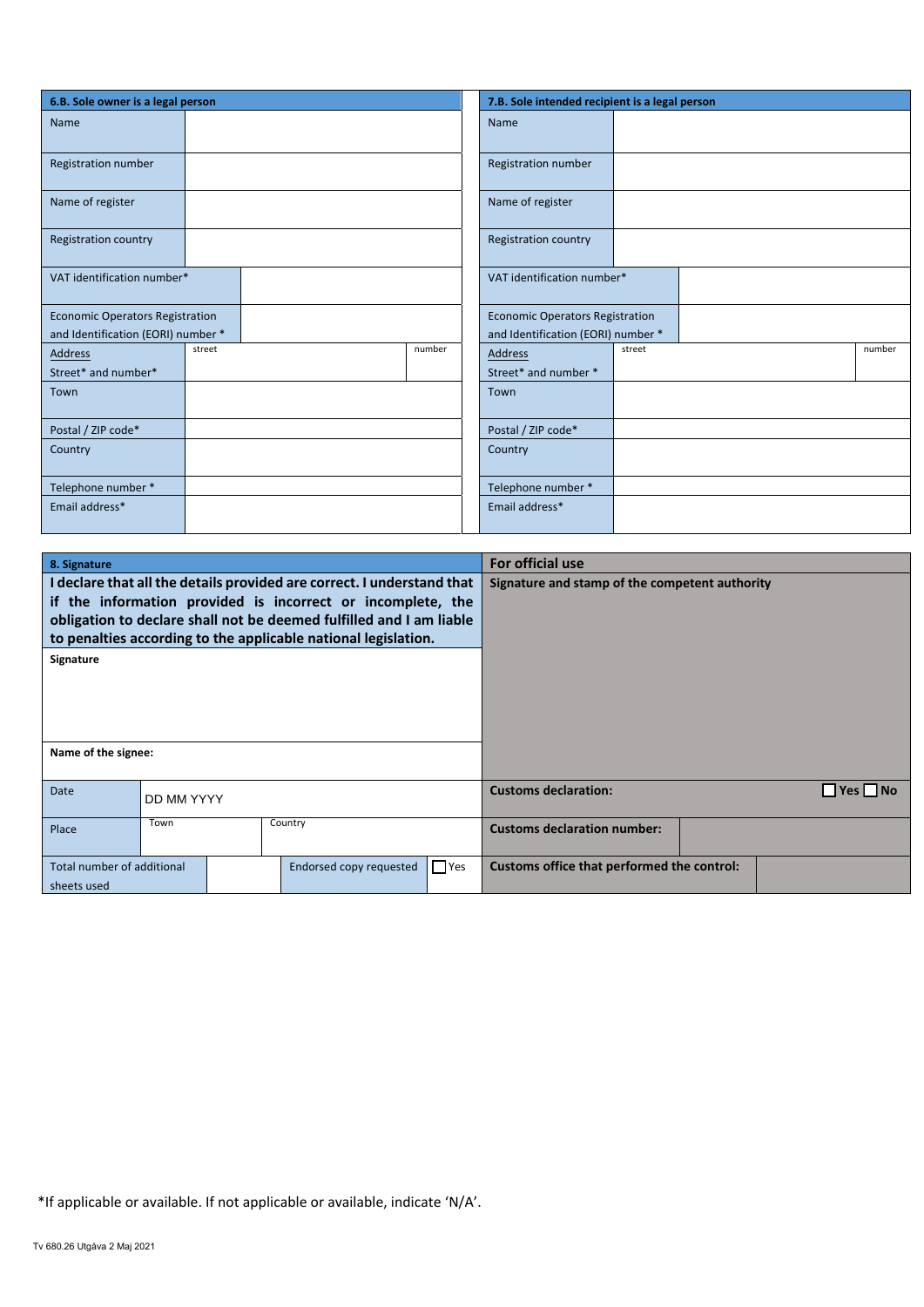### **NOTES ON COMPLETION**

# **GENERAL INFORMATION**

 the equivalent in other currencies) in cash (Article 3 of Regulation (EU) 2018/1672 of the European Parliament and of the Council). The obligation to declare cash on entering or leaving the EU is part of the EU's strategy to prevent money laundering and to fight terrorism financing. This declaration form must be completed when entering or leaving the EU and carrying EUR 10 000 or more (or

 met their obligation and is liable to penalties under the applicable national legislation. If incorrect or incomplete information is provided, or if the cash is not made available for control, the carrier is not considered to have

 Financial Intelligence Unit (FIU) in accordance with Article 9 of Regulation (EU) 2018/1672. In the cases referred to in Articles 10 and 11 of that Regulation, the data will also be made available to the authorities mentioned there. The competent authorities of the Member State where the declaration is submitted act as controllers of the personal data obtained and will keep personal data collected in line with Article 13 of Regulation (EU) 2018/1672, by default for 5 years. The processing of personal data takes place only for the data in connection with the report of cash at https://kontantanmalan.tullverket.se/anmalan/sv/kontanter/personuppgifter. Information and personal data shall be recorded and processed by the competent authorities and shall be made available to the purposes of the prevention and fight against criminal activities. For complete information, including on your rights, see attached privacy statement/ link to Member State data protection online information. You find information about the processing of personal

## **EXPLANATION OF USED TERMS IN ACCORDANCE WITH REGULATION (EU) 2018/1672**

**Carrier** means any natural person entering or leaving the EU carrying cash on their person, in their luggage or in their means of transport.

**Currency** means banknotes and coins that are in circulation as a medium of exchange or that have been in circulation as a medium of exchange and can still be exchanged through financial institutions or central banks for banknotes and coins that are in circulation as a medium of exchange.

**Bearer-negotiable instruments** means instruments other than currency, which entitle their holders to claim a financial amount upon presentation of the instruments without having to prove their identity or entitlement to that amount. Those instruments are: (a) traveller's cheques; [and]

(b) cheques, promissory notes or money orders that are either in bearer form, signed but with the payee's name omitted, endorsed without restriction, made out to a fictitious payee, or otherwise in such form that title thereto passes upon delivery.

# **Commodities used as highly-liquid stores of value**

(a) coins with a gold content of at least 90 %; [and]

(b) bullion such as bars, nuggets or clumps with a gold content of at least 99,5 %.

- **All fields in the form are mandatory fields and must be completed. Fields in the form marked with an asterisk (\*) must be completed, where applicable or available.**
- **All parts in white must be completed in block capital letters and dark ink. Forms must not contain crossing out, overwritten words or other alterations.**
- **The parts marked 'for official use' must remain blank.**
- **Personal identification number (i.e. personal tax, social security or similar unique personal identification number), address, postal code / ZIP code, telephone number and email address must be filled in, if applicable. If not applicable, indicate 'N/A' instead.**
- **Value Added Tax (VAT) number and Economic operator registration and identification Number (EORI Number -which is a unique must be filled in where available. If not available indicate 'N/A'. number, across the EU, assigned by a customs authority in a Member State to economic operators involved in customs activities)**
- **Where information is not known to the carrier, indicate 'unknown'.**
- **The form must be completed in one of the official languages of the EU accepted by the competent authorities of the Member State where the declaration is made.**

#### **Section 1: Entering or leaving the EU**

 Tick the appropriate box to indicate if the carrier is entering or leaving the EU. A declaration on entering and on leaving, is required also if transiting through the EU.

### **Section 2: Details of the carrier of the cash**

The carrier's personal data must be filled in this section as they appear on their ID document.

 representative. Where the carrier of the cash is not legally capable of signing the declaration, the declaration is submitted by the carrier's legal

#### **Section 3: Transport details**

Information on the country of first departure, the country of final destination and the means of transport must be provided. Information on the transit country or countries through which the carrier transfers cash and the transport company must be specified, if applicable.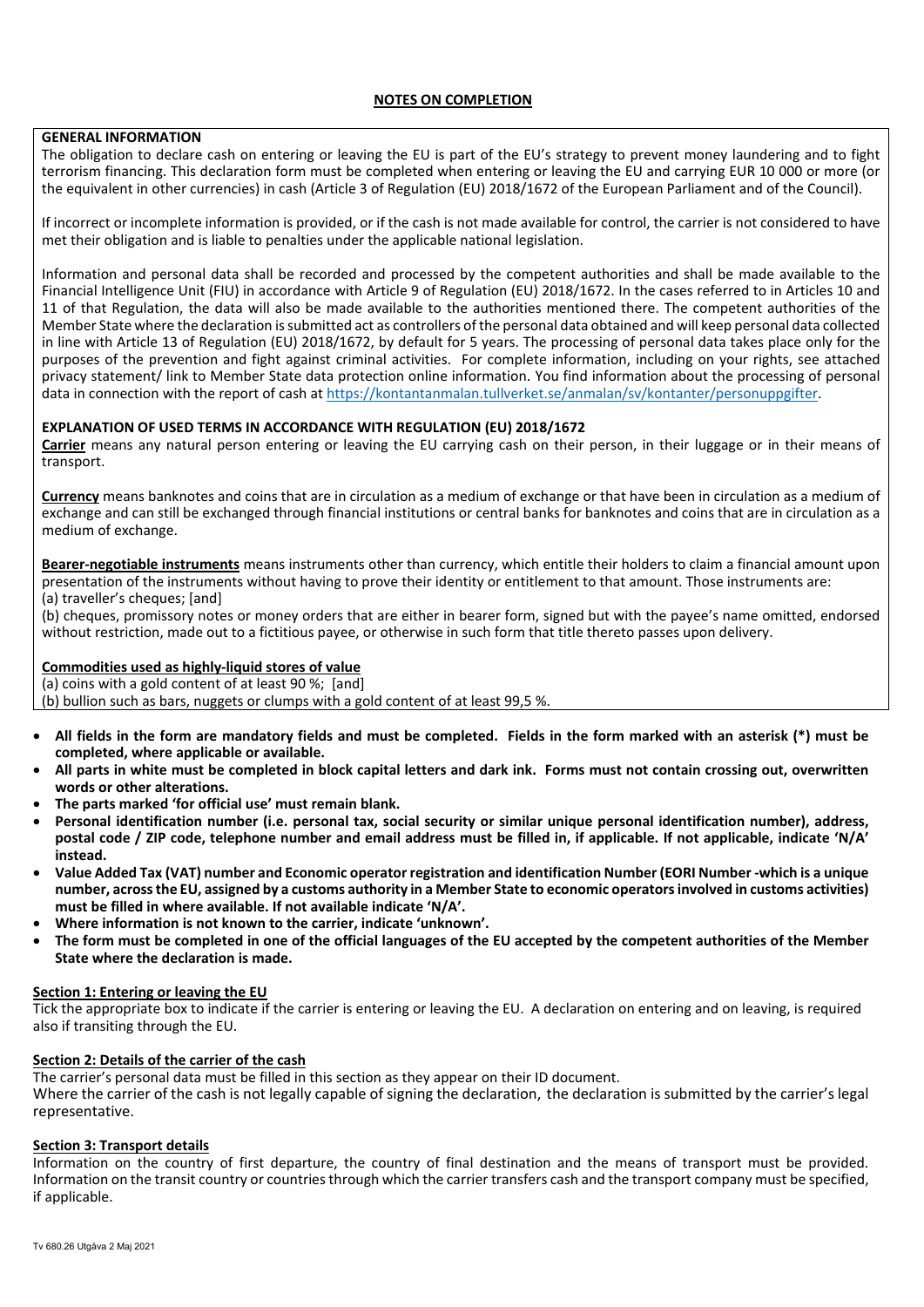- Tick box 'Air' if entering or leaving the EU by aircraft. The type of aircraft (commercial flight, private jet, other) must be provided. The flight number or aircraft registration number (in case of a private jet) must be provided in field 'Reference number'.
- must be provided. The vessel's name must be provided in field "Reference number" and shipping line details must be provided under "Transport company". Tick box 'Sea / Fluvial' if entering or leaving the EU by sea or river. The type of vessel (commercial vessel, yacht or other)
- - Tick box 'Road' if entering or leaving the EU by any kind of motorised road vehicle. The type of road transport (truck, car, bus, other) must be provided. The country code and licence plate of the vehicle must be provided in the field 'Reference number'.
- - Tick box 'Rail' if entering or leaving the EU by train. The train number must be provided in the field 'Reference number' and the train company must be provided under 'Transport company'.
- Tick box 'Other' if none of the other transport modes is used and specify the type of transport (e.g. pedestrian traffic, bicycle).

# **Section 4: Details of the cash**

 The total amount of cash carried by the carrier must be filled in this section. 'Cash' is defined under 'General Information'. At least one of the options [(i) currency; (ii) bearer-negotiable instruments or (iii) commodities used as highly-liquid stores of value] must be filled in.

If there is insufficient space on the declaration form, the additional sheets must be used to provide the details of the cash. All information provided constitutes a single declaration and all additional sheets must be numbered and signed.

#### **Section 5: Economic provenance and intended use of the cash**

 **Subsection 5.A** must always be filled in if the carrier is a sole owner or if there is only one owner to indicate the relevant economic provenance.

 **Subsection 5.B** must always be filled in if the carrier is also the sole owner and the sole intended recipient or where there is only one recipient to indicate the intended use of the cash.

It is possible to select more than one option in each Subsection. If no option is applicable, tick box 'other' and specify the details.

 If there is more than one owner or more than one intended recipient, the relevant information about the economic provenance and intended use of the cash for the owners and/or intended recipients must be filled in on additional sheets as mentioned below. In this case, tick box 'other' and specify 'additional sheets'.

# **Section 6: Owner of the cash**

#### **One owner only**

If the carrier is the sole owner of the cash, tick the appropriate box and continue to Section 7.

 If the carrier is not the sole owner, specify whether the sole owner is another natural person or a legal person and tick the to Section 7. If the carrier is a natural person, the personal details must be filled in as they appear on their ID document. appropriate box. The details must be filled in Subsection 6.A (for a natural person) or Subsection 6.B (for a legal person) and continue

#### **More than one owner**

 additional sheets must be filled in giving their details, the amount of cash owned and its economic provenance and its intended use. If the carrier is one of the owners, an additional sheet must be filled in for them as well, with the amount of cash owned by the carrier and its economic provenance and its intended use. All information provided constitutes a single declaration and all additional sheets If there is more than one owner, the total number of owners must be filled in the appropriate box. For each additional owner separate must be numbered and signed.

## **Section 7: Intended recipient of the cash**

#### **One intended recipient only**

Indicate whether the carrier is the sole intended recipient of the cash. If that is the case, tick the appropriate box and continue to Section 8.

 person or a legal person. The information must be filled in Subsection 7.A (for a natural person) or Subsection 7.B (for a legal person) and continue to Section 8. In case of natural person, the personal data must be filled in as they appear on their ID document. If the carrier is not the sole intended recipient, tick the appropriate box to specify if the sole intended recipient is another natural

#### **More than one intended recipient**

 If there is more than one intended recipient, the total number of intended recipients must be filled in the appropriate box. For each intended recipient separate additional sheets must be filled in giving the details of each intended recipient, the amount of cash to be received and its intended use. If the carrier is one of the intended recipient an additional sheet must be filled in for them as well, and all additional sheets must be numbered and signed. including the amount of cash received by the carrier and its intended use. All information provided constitutes a single declaration

## **Section 8: Signature**